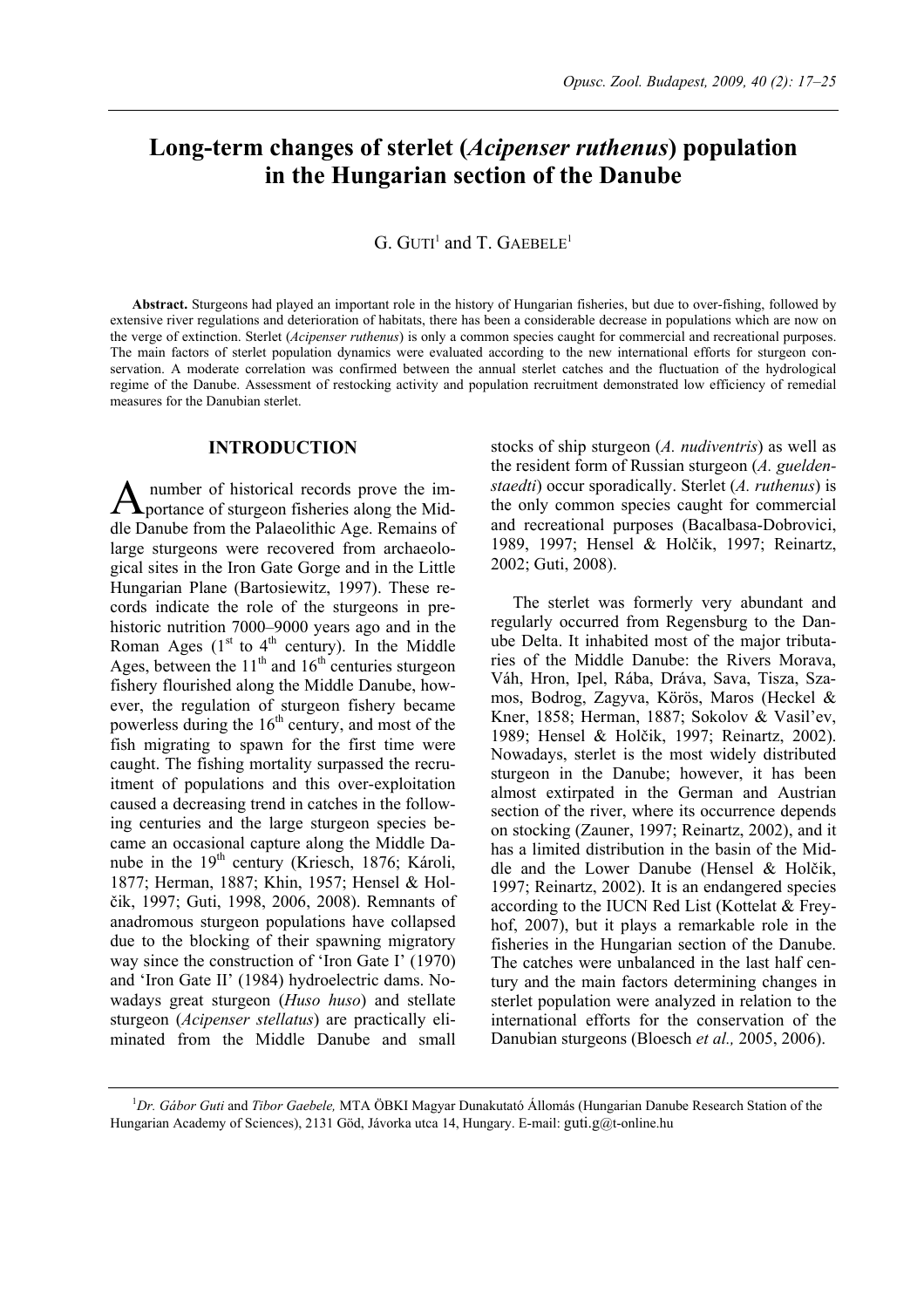### **METHODS**

Changes of sterlet population was described by published catch statistics and personal interviews with fishermen. Data relating to long-term sterlet catch of the Hungarian fishermen were published (Jaczó, 1974; Tóth, 1979; Jancsó & Tóth, 1987) and Serbian catch statistics were obtained from the Serbian Statistic Institute. The Hungarian Angler Association provided further information on recreational catches. Cross-correlations were used to analyse retarded effects of water level fluctuations on annual yields of sterlet. Series of monthly water level data were gathered from the internet (www.datanet.hu/hydroinfo). The statistical analyses were performed using the PAST software package (Hammer *et al*., 2001).

Change in biomass of a year-class in the population can be estimated by data of growth and survival (Ricker, 1975). Growth data of sterlet were obtained from the Hungarian-Slovak section of the Danube (Kovrižnych, 1988). The mean of annual survival rate was calculated by age distribution data surveyed in the Serbian section of the Danube (Janković, 1958).

# **RESULTS**

In the second half of the  $20<sup>th</sup>$  century, annual catches of commercial fishery varied from 0.5 ton in 1956 to 12.7 tons in 1995 and averaged 3.2 tons in the Hungarian section of the Danube. The catches indicated a decline in the 1950s and 1960s and started to increase in the 1970s and were relatively high till the end of the 1990s. Since the beginning of the  $21<sup>st</sup>$  century, the annual catch is below the average.

Data of commercial fishery indicated a notable inconstancy in longitudinal distribution of sterlet (Fig. 1). Well-known sterlet fishing sites are at Győr and Paks in the Danube, where catch is related to spawning habitats and traditions of commercial fishery (Pintér, 2002). In the 1950s and 1960s 78% of catch was originated from the lower part of the Hungarian section of the Danube (downstream of Paks, r.km 1560–1433) and 11– 11% was caught in the upper (upstream of Esztergom, r.km 1850–1709) and middle (between Esztergom and Paks, r.km 1709–1560) parts, while in the 1970s when catches improved, 62% of sterlet was fished in the middle stretch and 33% and 5% in the lower and upper stretches, respectively (Tóth, 1979).



**Figure 1.** Relative catches of sterlet in three parts of the Danube in Hungary between 1950 and 1977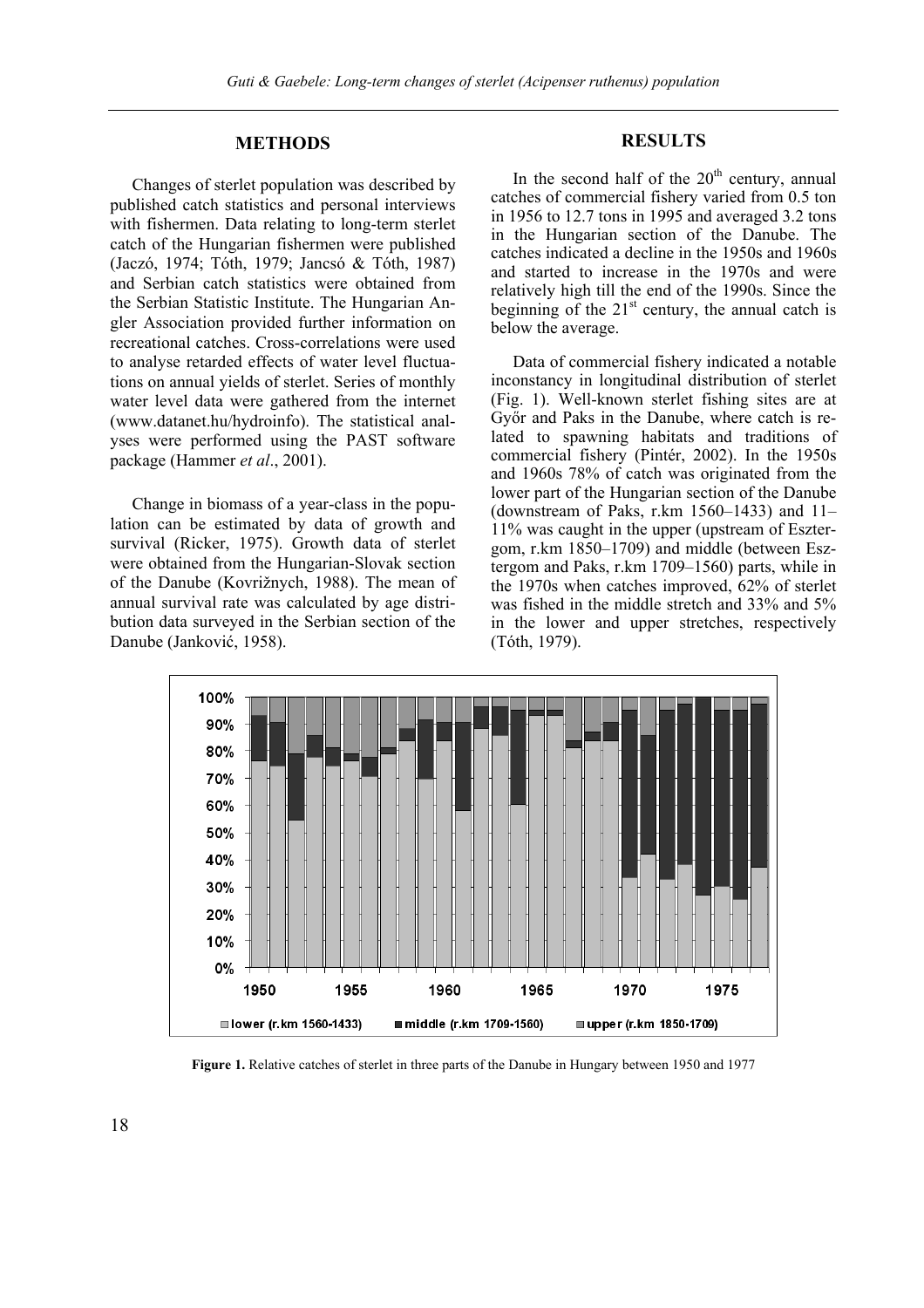According to several fishery managers, artificial recruitments contributed to the improvement of sterlet catches from the 1970s. Regular restocking of sterlet started in the second half of the 1970s, when its artificial propagation was developed in Hungary. Individuals of young sterlet fry of 3–10cm were released in the Danube and Tisza in the 1980s; however, this restocking activity was not systematic and its documentation is incomplete. Estimated quantity of restocked juveniles varied between 10,000 and 100,000 specimens annually. Sterlet fry stocking has become occasional recently: 80,000 individuals in 1988; 3,000 in 1991; 5,000 in 1992, 20,000–20,000 in

1996, 1999 and 2000, and 60,000 in 2002 were released in the Hungarian section of the Danube.

The mean of annual survival rates  $(S = 0.54)$ was estimated by age distribution of 1246 specimens (age: from 3+ to 13+) collected in the Serbian section of the Danube (Janković 1958). In the event of the stocking of  $0+$  juvenile by 10,000 individuals (length 10cm, weight 8.7g), the expected biomass of the age group could weigh about 150kg when they reach the spawning maturity  $(5+)$  (Fig. 2). At the  $5+$  age the mean length of the individuals is close to the minimum size at which sterlet could be legally caught.



**Figure 2.** Course of change in biomass of a hypothetical year-class in sterlet population from 10,000 individuals of recruits at 0+ age in the Middle Danube (thick broken curve) according to an estimated mean survival rate (S). Thin broken curves mark standard error. Solid curve indicates the variation in biomass according to the calculated annual survival rates ( $S_{3+}$  -  $S_{11+}$ ) (computation from data of Janković, 1958 and Kovrižnych, 1988)

Changes of sterlet population dynamics are presumably conditioned by the long-term fluctuation of the hydrological regime of the Danube (Fig. 3). Cross-correlation functions detected retarded effects of water level fluctuations on annual catch of sterlet between 1950 and 1977 in the Hungarian section of the Danube. Moderate significant negative correlation was recognized between the annual catch and water levels recorded 1–4 or 5 years earlier from March to June and September. In contrast, positive correlation was established between the annual catch and average monthly water levels recorded 10–12 years earlier in May (Fig. 4).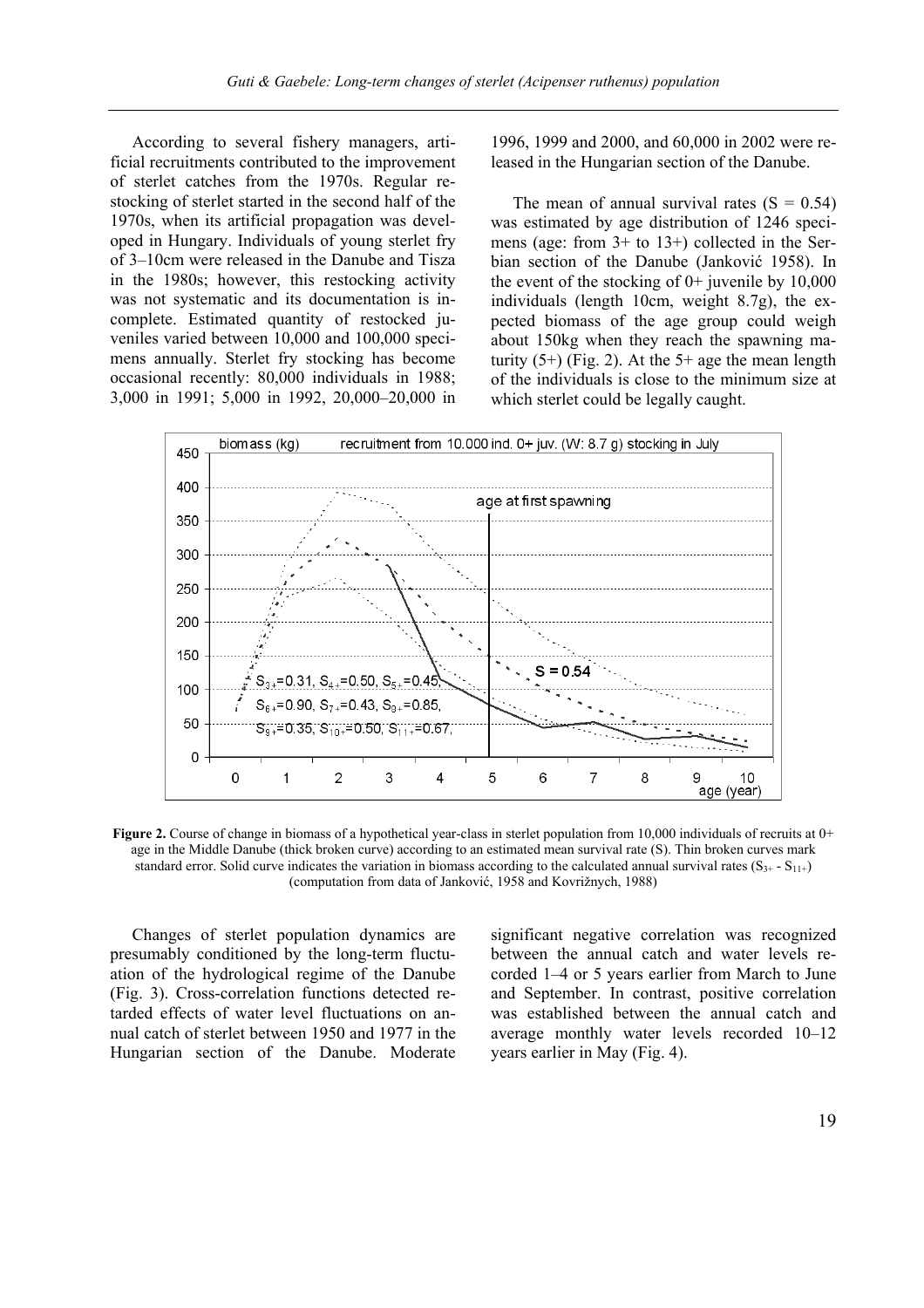

**Figure 3**. Changes of the average monthly water levels at Budapest and sterlet catches of commercial fishermen in the Hungarian section of the Danube between 1950 and 1977

The influence of hydrological regime on sterlet population is demonstrable by the correlation betwen water levels and catches. Considerable negative correlation ( $R^2 = 0.90$ ) was established between the 5 year average of monthly low water levels and 5 year average of sterlet catches in the upper part of the Hungarian section of the Danube (r.km 1850–1768) in a forty-year period, between 1950 and 1990 (Fig. 5).

Temporal changes of sterlet catches can be related to habitat alterations. In the Danube stretch between r.km 1850–1768 sterlet catches began to improve in the 1980s (Fig. 6), when the mean annual catch increased from 0.15 tons to 2.0 tons (Jancsó & Tóth, 1987). However, catches declined sharply due to alteration of local spawning sites of sterlet after construction of the Gabčikovo hydropower station and annual catches of fishermen have been fewer than 10 specimens since 1992 (Guti, 2008).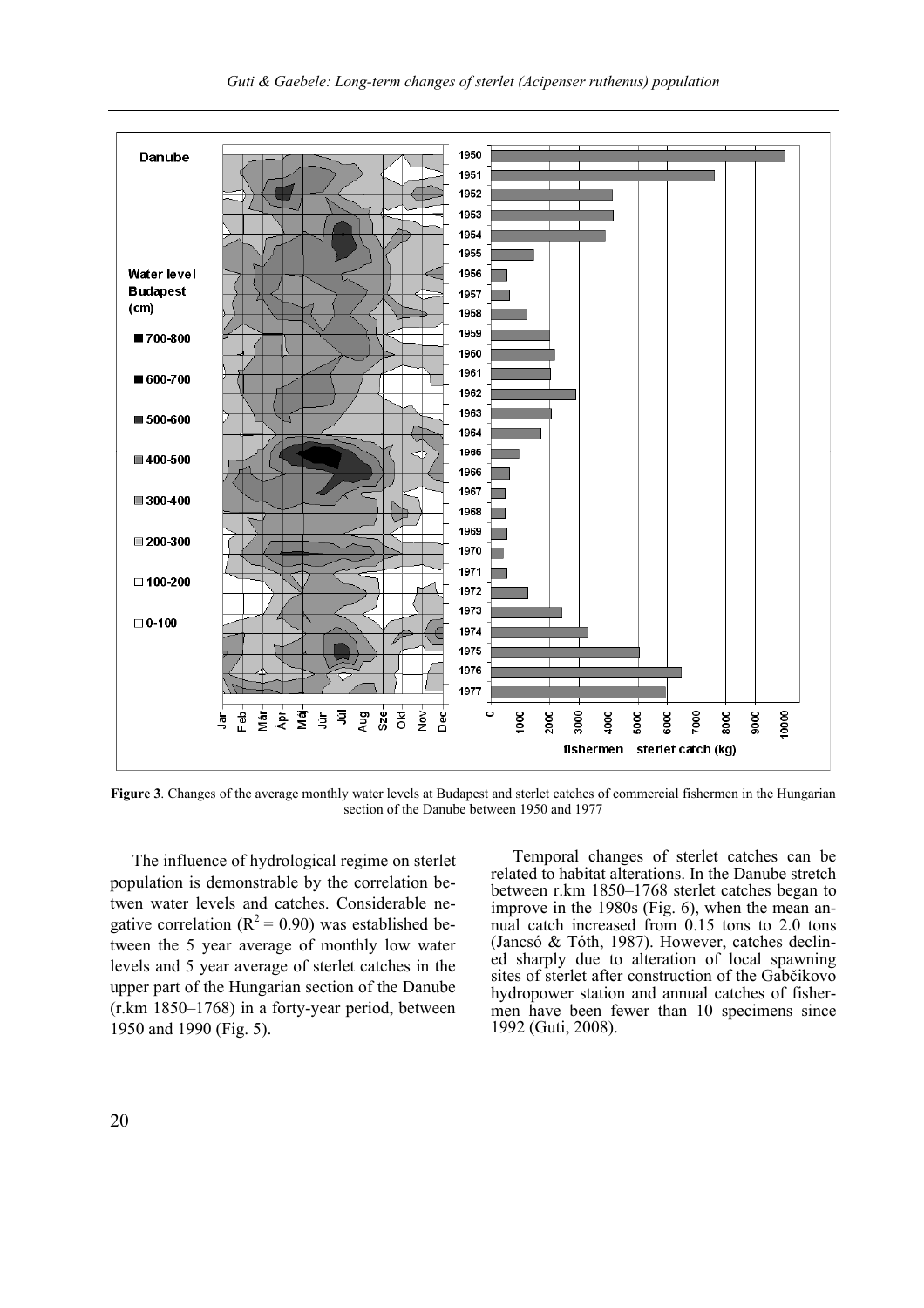

**Figure 4**. Cross-correlation between the average monthly water levels at Budapest and the annual sterlet catches of commercial fishermen in the Hungarian section of the Danube. The line marks the positive range of the confidence limit. The negative range is its mirror image. Lag number correspond to years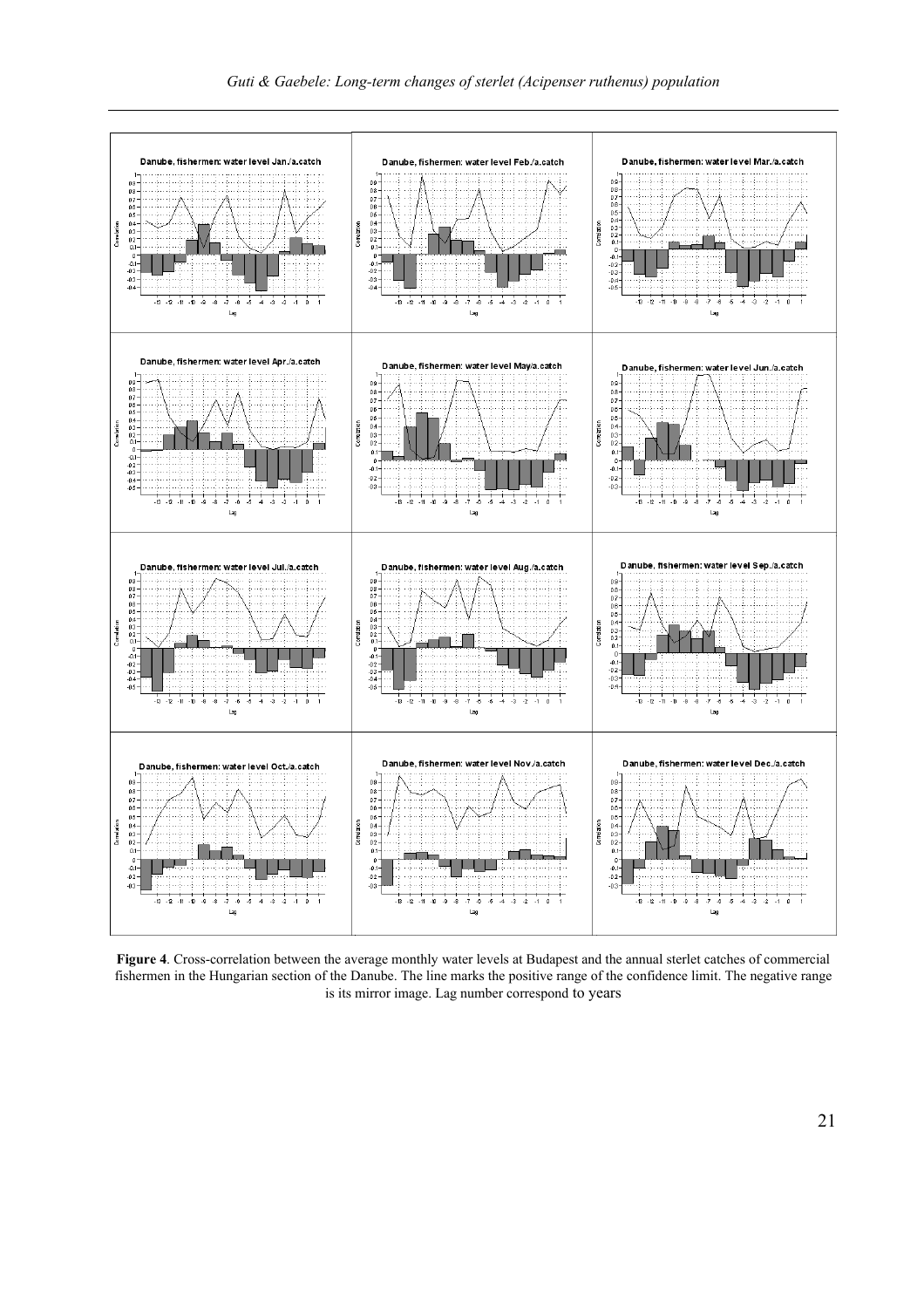

**Figure 5**. Correlation between the 5 year average of monthly low water levels at Gönyü and 5 year average of sterlet catches in the upper part of the Hungarian section of the Danube (r.km 1850–1768) between 1950 and 1990



**Figure 6.** Sterlet catches of commercial fishery (data of the fishery cooperative of Győr) in the upper part of the Hungarian section of the Danube (r.km 1850–1768) between 1950 and 2005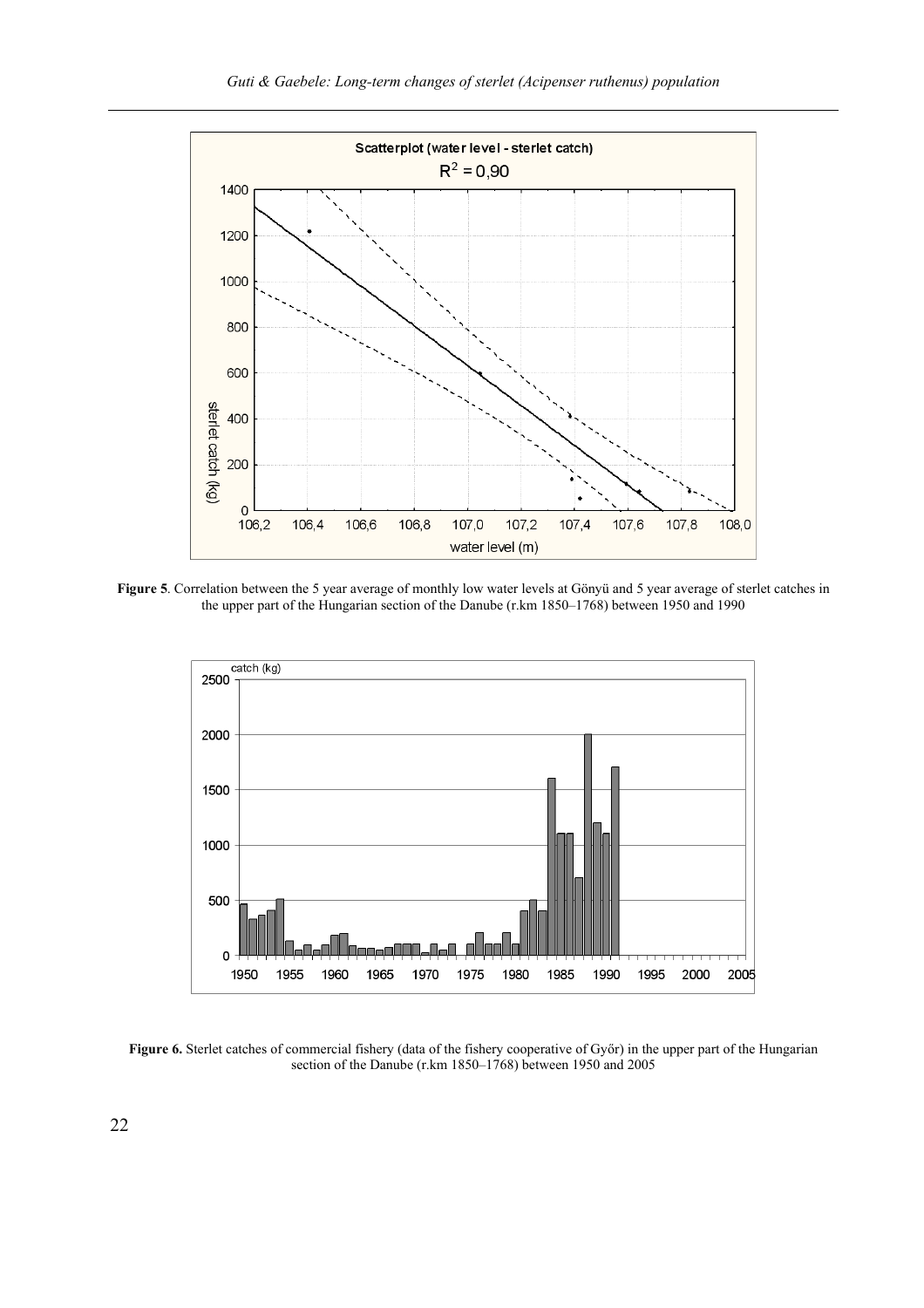# **DISCUSSION**

The catch statistics indicate an unbalanced sterlet population in the Hungarian section of the Danube in the second half of the  $20<sup>th</sup>$  century. The stock was partially recovered from the 1970s to the 1990s (Fig. 3, Fig. 6). According to several authors (Tóth, 1979; Pintér, 1991; Hensel & Holčik, 1997) the population increases in the 1970s were presumably due to emigration of individuals from the impoundment of the Iron Gate I dam, as well as the improving water quality and stocking of juveniles. In the fishing area of Smederevo in the former Yugoslavia (upstream of the Iron Gate I dam and downstream of the Sava tributary) a rapid and considerable increase (more than 6-fold) was observed in sterlet catches in 1973–1974 after the construction of the Iron Gate I dam; however, in the fishing area of Vojvodina (upstream of the Sava tributary) catch increased less (43%) in the same period but raised gradually in the second half of the 1970s. Sterlet catch had a similar trend in Hungary and there is a good correlation  $(r =$ 0.82) between the catches of the Hungarian and the Vojvodina sections of the Danube from 1969 to 1977. Therefore, catch statistics verify only a restricted upstream movement of sterlet from the Iron Gate dam to the upper part of its impoundment and do not confirm the presumption of sterlet migration to the Hungarian section of the Danube.

According to the general view of Hungarian fishermen, restocking program contributed to the improvement of sterlet catches. The quantity of restocked juveniles varied between 10,000 and 100,000 individuals from the second half of the 1970s to the end of the 1980s. The posterior output of this activity was about 150–1,500kg annual additions to the total biomass of the adult sterlet population (Fig. 2) in the 1980s and 1990s, but then again catches started to rise in the first half of the 1970s, before the beginning of the regular restocking program and the increase was more than 5,000kg between 1971 and 1976, that is significantly higher than the calculated artificial recruitment.

Remarkable fluctuation in sterlet catches (Fig. 3) may be related to temporal changes of essential habitats. Cross-correlation analysis indicates the retarded effects of the water levels on sterlet catches (Fig. 4). In river ecosystems, floods and droughts are primary sources of disturbance and restricted availability of spawning and nursery habitats may significantly impact on population recruitment and juvenile fish (Répássy, 1914; Kushlan, 1976; Poff & Allan, 1995; Wolter & Menzel, 2005). The significant correlation between the annual catch and the water levels recorded 1–5 years earlier during the spawning period leads to the conclusion that sterlet reproduction is more successful during low water level periods than floods. This supposition is confirmed by the high negative correlation ( $R^2 = 0.90$ ) between the 5 year average of monthly low water levels and 5 year average of sterlet catches.

There are two kinds of sterlet spawning sites: the river bed and the fast flowing sites in the floodplain flooded by rising water. Spawning on the river bed occurs at a depth from 6 to 10m between April and May. The eggs are laid on mud-free pebbles 1 to 7cm in diameter, and rarely on gravel and sand bottoms. The current velocity at the spawning site ranges from 1.5 to 2.5m  $s^{-1}$ (Janković, 1958; Sokolov & Vasil'ev, 1989; Pintér, 2002). During a flood the increasing shear stress may destroy the eggs or juvenile specimens at the spawning and nursery sites.

Catches in the Szigetköz section of the Danube (Fig. 6) demonstrate the detrimental effect of sedimentation on sterlet reproduction. Nearly 80% of the discharge of the Danube has been diverted to the bypass canal of the Gabčikovo hydroelectric dam (r.km 1821) since 1992 (Guti, 1993, 2002). The extensive regulation altered the water flow and severely modified the sediment transport in the tributary of the Bagoméri sidearm (r.km 1810), which is the single spawning site of sterlet in the Szigetköz. The composition of the bed material has been heavily changed,  $346,000m^3$  silt accumulated in a 4km long section of the side arm from 1992 to 2005. The average sediment thickness on the spawning substrate is 60cm, the upper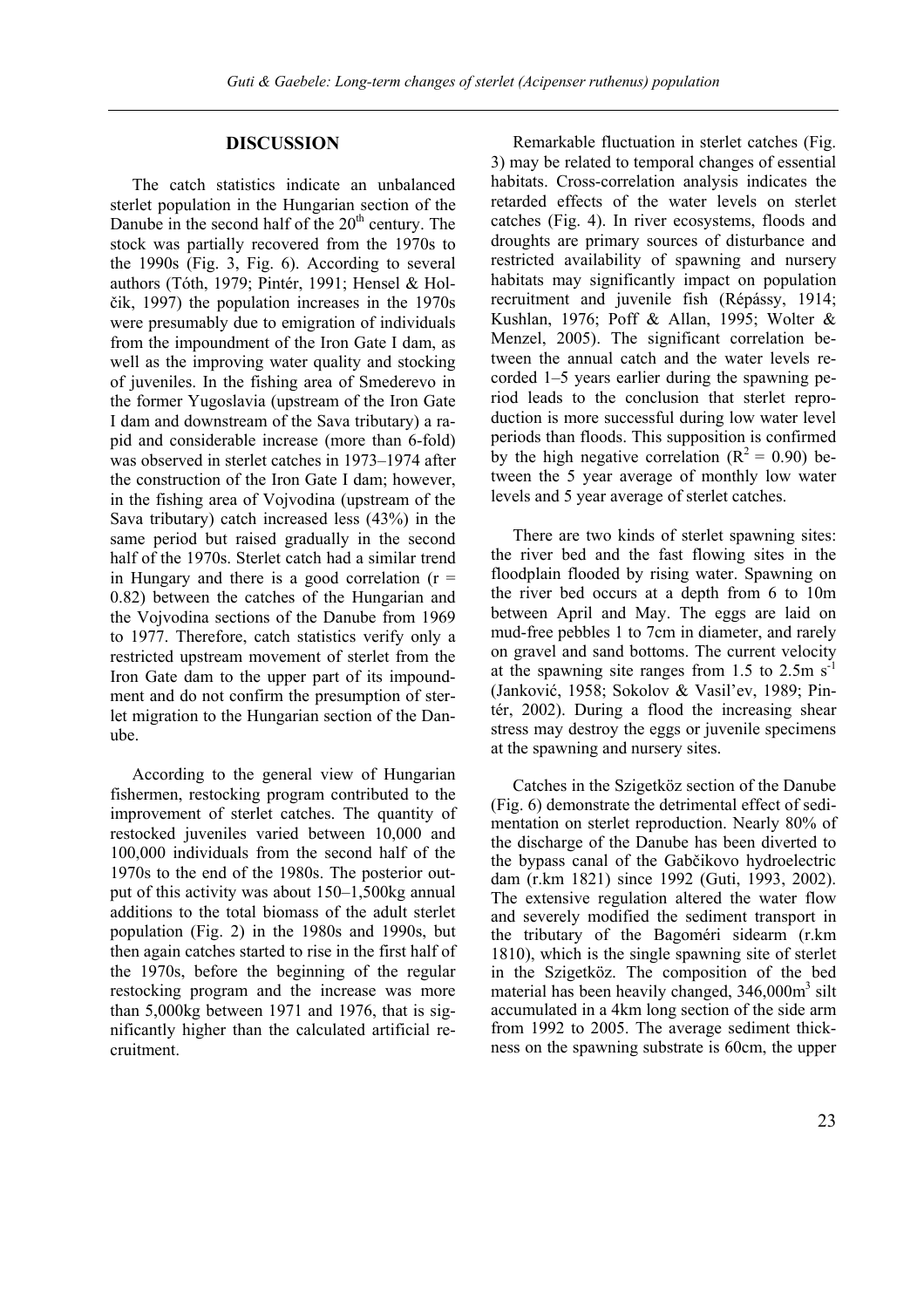third of which consists of fine mud fractions (Rákóczi & Sass 2005). Changes of the spawning substratum can prevent the successful reproduction of sturgeons (Rochard at al. 1990, Auer 1996, Reinartz 2002), therefore the spawning site deterioration may be the main reason of the disappearance of the sterlet in the Szigetköz section of the Danube.

For conservation of the Danubian sterlet population, special and effective rehabilitation measures are needed. The existing legal measures, as temporal fishing ban or size limit cannot guarantee recovery of the threatened species. Restoration of the key habitats is an essential requirement. Considering the endangered Red List status of the sterlet and other sturgeon species, joint efforts of the Danubian countries are indispensable for the effective conservation of the sturgeons.

# **REFERENCES**

- AUER, N.A. (1996): Importance of habitat and migration to sturgeons with emphasis on lake sturgeon. *Canadian Journal of Fisheries and Aquatic Sciences*, 53 (suppl.1): 152–160.
- BACALBAŞA-DOBROVICI, N. (1989): The Danube river and its fisheries. In: DODGE, D. P. (ed.) Proceedings of the International Large River Symposium. *Canadian Special Publication of Fisheries and Aquatic Sciences,* 106: 455–468.
- BACALBAŞA-DOBROVICI, N. (1997): Endangered migratory sturgeons of the lower Danube River and its delta. *Environmental Biology of Fishes*, 48: 201– 207.
- BARTOSIEWICZ, L. (1997): Őskori vizahalászat a Duna vaskapui szakaszán. (Prehistoric sturgeon fishing in the Iron Gates Gorge). *Halászatfejlesztés*, 30: 92– 104.
- BLOESCH, J., JONES, T., REINARTZ, R. & STRIEBEL, B. (2005): "Nature and Environment", No. 140. Recommendation 116 on the conservation of sturgeons (Acipenseridae) in the Danube River Basin, adopted by the Standing Committee of the Bern Convention in December 2005.
- BLOESCH, J., JONES, T., REINARTZ, R. & STRIEBEL, B. (2006): An Action Plan for the Conservation of Sturgeons (Acipenseridae) in the Danube River

Basin. *Österreichische Wasser- und Abfallwirtschaft*, 58: 81–88.

- GUTI, G. (1993): Fisheries ecology of the Danube in the Szigetköz floodplain. *Opuscula Zoologica*, 26: 67–75.
- GUTI, G. (1998): Sturgeons in the Hungarian section of the Danube and draft program for their artificial propagation. *Miscellanea Zoologica Hungarica*, 12: 89–91.
- GUTI, G. (2002): Changes in the Szigetköz floodplain of the Danube and its fish communities after river diversion by the Gabčikovo Dam. *Verhandlungen des International Verein Limnology*, 28: 840–844.
- GUTI, G. (2006): Past and present status of sturgeons in Hungary. Proceedings Volume of the 36th Conference of the International Association of the Danube Research, pp. 143–147.
- GUTI, G. (2008): Past and present status of sturgeons in Hungary and problems involving their conservation. Fundamental and *Applied Limnology/ Archiv für Hydrobiologie* 162., *Large Rivers* Vol. 18. (1-2): 61–79.
- HAMMER, R., HARPER, D.A.T. & RYAN, P.D. (2001): PAST: Paleontological Statistics software package for education and data analysis. *Paleontologia Electronica*, 4(1): 1–9.
- HECKEL, J. & KNER, R. (1858): *Die Süsswasserfische der Östreichischen Monarchie mit Rücksicht auf die angrenzenden Länder*. W. Engelmann, Leipzig, pp. 1–388.
- HENSEL, K. & HOLČIK, J. (1997): Past and current status of sturgeons in the upper and middle Danube River. *Environmental Biology of Fishes*, 48: 185– 200.
- HERMAN, O. (1887): *A magyar halászat könyve I-II*. (*Book of the Hungarian Fishery*). Királyi Magyar Természettududományi Társulat, Budapest, pp. 1– 860.
- JACZÓ, I. (1974): A kecsege mennyiségének változása folyóinkban az 1947–1970. évi fogások és vizsgálatok alapján. (Changes in the sterlet stocks in Hungarian rivers on the basis of investigations and catch statistics between 1947-1970). *Halászat*, 20: 12.
- JANCSÓ, K. & TÓTH, J. (1987): A kisalföldi Dunaszakasz és a kapcsolódó mellékvizek halai és halászata. (Fish and fisheries of the Danube and its side arms in the Little Hungarian Plan) In: DVIHALLY,